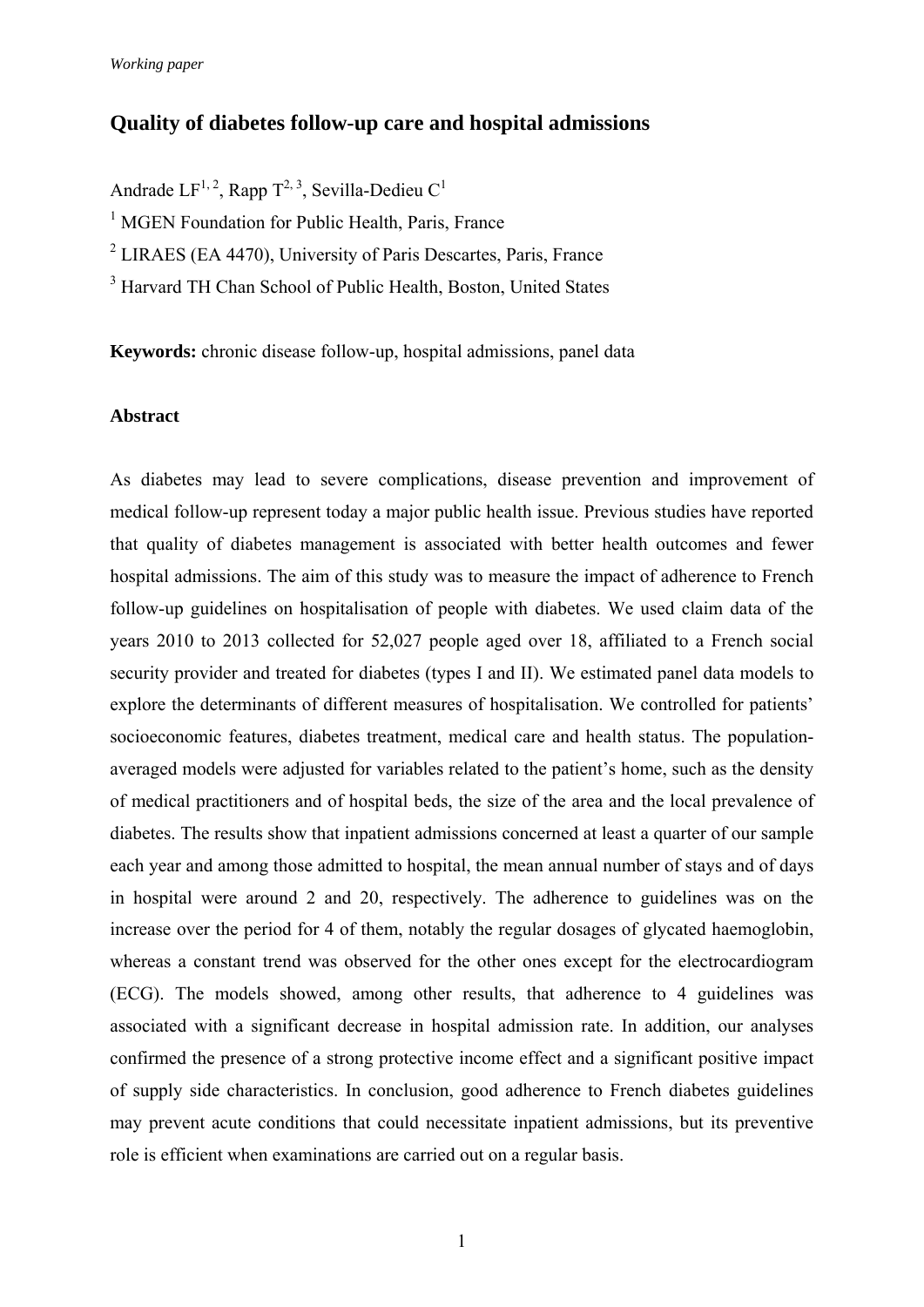### **1. Introduction**

Diabetes mellitus is a chronic disorder characterized by hyperglycemia due to relative lack of endogenous insulin. Diabetes treatment must be managed in function of the diabetes type. Diabetes type 1 requires insulin administration and is usually diagnosed in relatively young people. Diabetes type 2 may not require medical treatment and, depending on the severity of the disease, different options concerning care is available, ranging from simple dietary changes and exercise to insulin injections. Standards of medical care in diabetes treatment are provided by guidelines that are globally recognized by the actors involved in the treatment and control of this disease. In France for example, the National Authority for Health (HAS) recommends regular monitoring of patients with diabetes, including quarterly determination of glycated haemoglobin (HbA1c), together with a complete lipid profile, determination of microalbuminuria and of serum creatinine, a fundus exam, an electrocardiogram (ECG) and a dental exam annually, as well as seasonal influenza vaccination.

Since diabetes may lead to health complications, notably vascular conditions that are major causes of mortality and morbidity in the long term, appropriate follow-up care is determinant to prevent serious and sometimes life-threatening related affections (Malcolm et al 2008). Given the epidemic context of continuous growth in the prevalence of diabetes worldwide, important debates occur around the crucial role of medical follow-up in hyperglycaemia treatment, and good practices in diabetes management, mainly in outpatient care, become a matter of major importance for health regulators in countries desiring to optimize quality of care and public spending on health care (Clarke et al 2008, Battacharyya & Else 1999).

Indeed, adequate follow-up of diabetes may not only reduce complications and increase quality of life of patients but could also have an impact on the use of health care resources, in particular hospital admissions. Most studies examining the association between the quality of diabetes follow-up care and hospital admissions come from England. The results are rather encouraging, but the significance is sometimes weak. Saxena et al (2006) used available information on 31 Primary Care Trusts (PCTs), statutory entities in charge of commissioning health care, in London in the early of year 2000. They found that PCTs with a higher percentage of family practitioners who were offering health promotion clinics for patients with diabetes had lower hospital admission rates for diabetes. Bottle et al (2008) analysed all 303 English PCTs and found that, after controlling for area deprivation and diabetes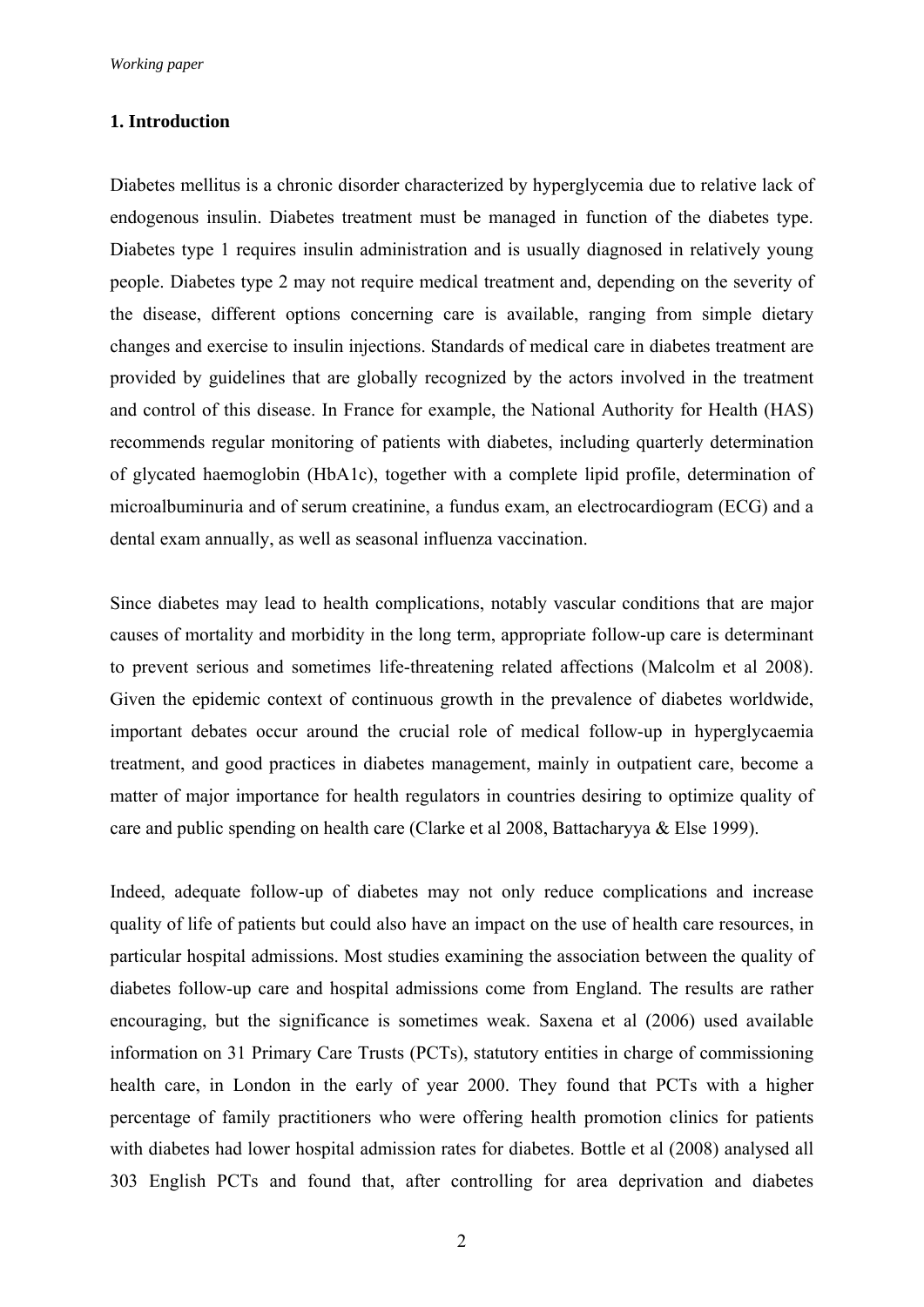prevalence, PCTs with higher average quality and outcomes framework (QOF) scores for diabetes management had significantly lower admission rates for patients aged 60 and older. Dusheiko et al (2011) analysed this time the impact of ambulatory care on emergency hospital admissions using all practice electronic QOF records. They showed that improving glycaemic control was associated with a decrease in the rate of emergency admissions for short term diabetic complications. Finally, one study from the United States (Chen et al 2010) showed in patients with diabetes enrolled in a preferred provider organization (PPO) that those who received quality care were less likely to be admitted to hospital than those who did not.

Moreover, there is empirical evidence that poor adherence to diabetes medications is associated with an increased risk of hospital visits (Heaton PC et al 2013). Following theses evidences, our hypothesis is that adherence to HAS' good practice recommendations is likely to reduce hospitalisation rates of patients with diabetes. The rationale behind this hypothesis is that good outpatient care may avoid acute and sensitive conditions that could lead to hospital stays. From an economic point of view, because diabetes is today a major concern of public health as regards its rapid prevalence, investing in programs that could optimize the adherence to guidelines in diabetes treatment could be interesting as it could contribute to prevent hospital admissions related to complications and to reduce their high consequential costs.

The main goal of this paper is to estimate the association between the quality of diabetes follow-up care and hospital admissions in France, where diabetes follow-up recommendations exist. In fact, we aim at assessing if the quality of follow-up care for diabetes, administered mostly in outpatient care, may prevent acute care and hospitalisations, which incur substantial costs. To our knowledge, this article is the first to explore that research question in France. The measurement of quality in diabetes follow-up care is not here an aggregate score, as it is often the case in the literature, but is defined in terms of adherence to each diabetes management guideline taken separately and identified through reimbursement claim data. The originality of our research design also relies on the use of several panel data models to estimate the determinants of different measures of hospitalisation: the probability of hospital admission, the number of hospital stays and the total amount of days in hospital throughout the year. Moreover, as health system peculiarities may have some effect on the demand of health care services, we added some macroeconomic characteristics to take into account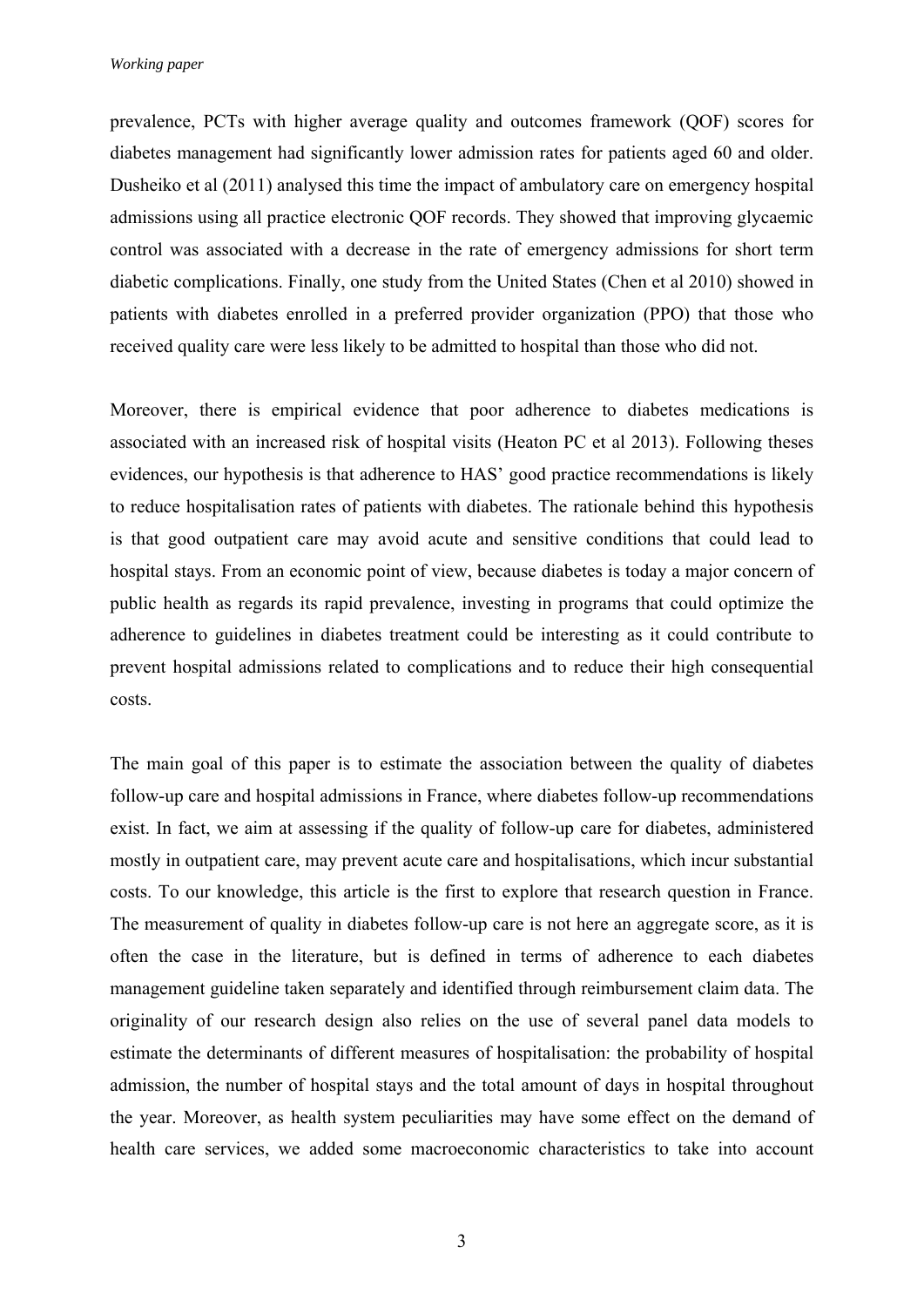possible exogenous effects, notably the impact of health care supply, on the probability and the frequency of hospital admissions.

### **2. Methods**

### *2.1 Data and sample*

Our study used information on affiliates of a major French social security provider (MGEN), aged at least 18 years old under anti-diabetic medication (oral agents or insulin) from 1<sup>st</sup> January 2010 to  $31<sup>st</sup>$  December 2013. Persons for whom information was not complete were excluded, leading to a final total number of individuals followed through these 4 years of analysis of 52,027.

### *2.2 Variables*

The variable to be explained is alternatively the dummy variable "any hospital admission" taking the value 1 if the individual had at least one hospital admission in the full calendar year t and 0 otherwise, or the continuous variable "number of hospital admissions", corresponding to the number of hospital admissions in the year t, or "total inpatient days" giving the number of days in which the patient stayed in the hospital in the year t.

We formed our dataset from information on individual characteristics that could affect the probability as well the frequency of hospital stays or days in persons with diabetes. The independent variables include sociodemographic features (i.e., age, gender, marital status, employment status, income), diabetes treatment features (i.e., type of treatment - oral monotherapy, bitherapy or tritherapy, or insulin -), health status (i.e., long term illness, other cardiovascular treatment) and medical follow-up (i.e., at least one visit to a general practitioner - GP - or to an endocrinologist, respectively). More precisely, the income variable corresponds to the subject's annual revenue retrieved from the tax authorities. The long term illness variable identifies individuals who benefited from a social health care program for chronic illnesses (ALD program). Finally, the variables concerning drug treatments or medical visits were constructed on the basis of the information contained in reimbursement claim data. The variables concerning the type of diabetes treatment such as monotherapy or insulin were considered as proxies for disease severity levels. The variable "other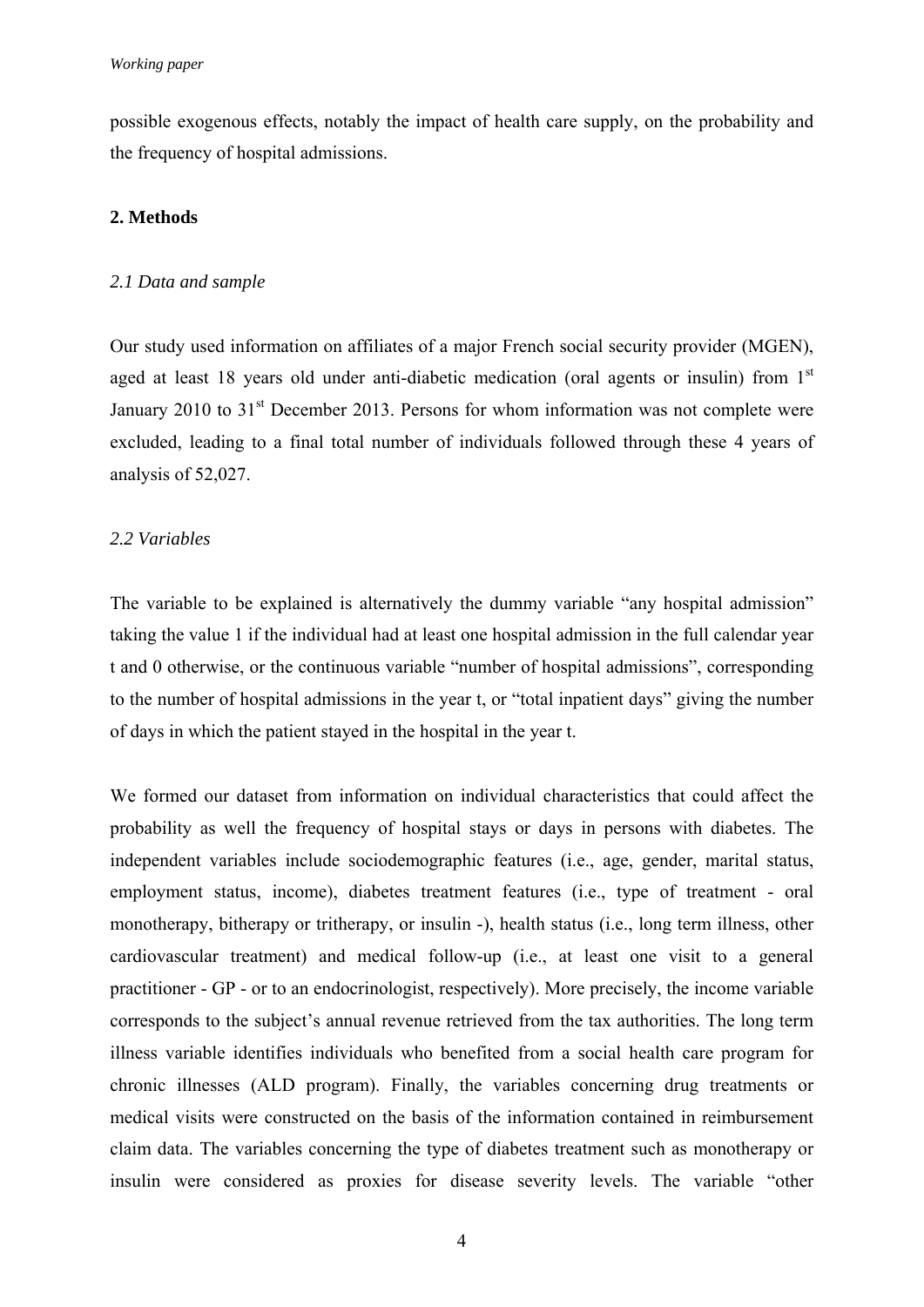cardiovascular pathology" takes the value 1 if the individual had claims concerning antihypertensive medications, statins or low-dose aspirin or 0 otherwise.

Given the main purpose of our research question, we also collected information concerning diabetes management. These variables are indicators taking the value 1 if the individual with diabetes had done the recommended follow-up examination in the year t or 0 otherwise. Here is the list of the recommended medical interventions whose annual achievement was measured: HbA1c test at least three times, a complete cholesterol test, a microalbuminuria test, a creatinine blood test, a fundus exam, an ECG, a dental visit and a flu shot.

In addition, we used macroeconomic variables characterising mostly the supply side characteristics in the geographical area (department level) that could affect health demand: the density of physicians (GPs and specialists) and of hospital beds, the local prevalence of diabetes, defined as the percentage of individuals living with diabetes in each department, and the size of the town where the subject lived, which can be considered as a proxy variable of the distance to the closest hospital (Eco-Santé, INSEE).

### *2.3. Statistical analysis*

For each dependent variable measured, we used a distinct panel data model to estimate the association between adherence to guidelines and hospitalisation (Table 1). As our analysis focused on the variance between individuals and we could not assume independence between the unobserved heterogeneity and the explanatory variables, we opted for population-averaged (PA) models. The first model (Model 1) was a probit model estimating the probability of hospital admission in the year t. Then, count data models were used when the frequency of hospitalisation (stays or days) was considered as dependent variable. The second and third analyses used a Poisson regression model considering as dependent variable the number of hospital stays (Model 2) and the total amount of days in hospital (Model 3) in the year t, respectively. Indeed, the simplest panel models used in count data analysis specify the conditional mean to be of exponential form, and specify the conditional distribution to be Poisson or, in some settings, a particular variant of the negative binomial, or any other nonlinear model that takes into account the great amount of zero values in the dependent variable.

### *2.4. Sensitivity analysis*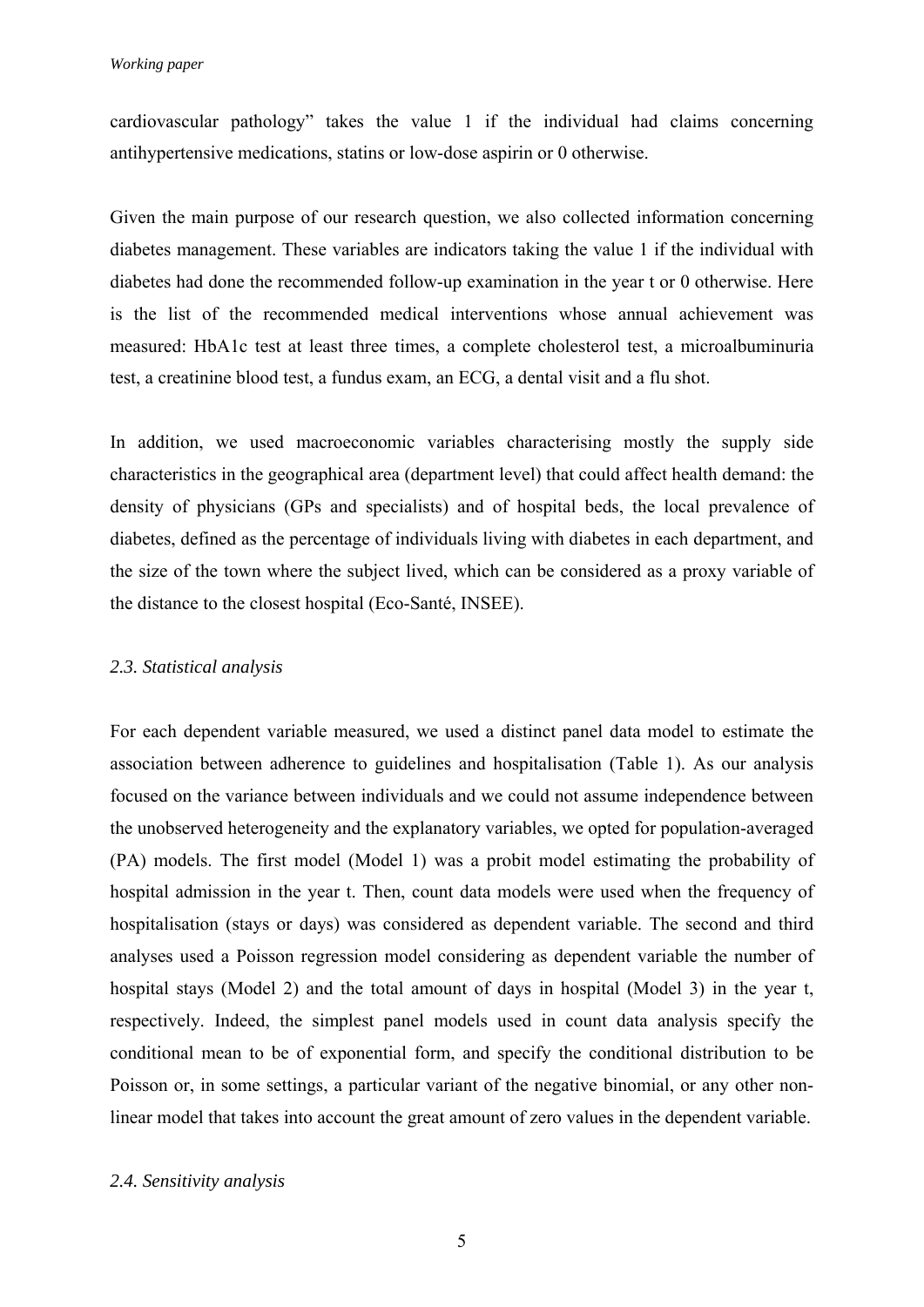First, as our model intends to capture the temporal effect of health care consumption and preventive health behaviours on hospitalisation, the models were also estimated using lagged variables concerning patient's adherence to the recommendations (Table 2). Second, given the heterogeneity in the characteristics of patients with diabetes within our sample, we estimated our model by stratifying our regression analysis following methods of risk adjustment. In this sense, we modelled the determinants of hospital admissions according to the severity of the disease that could be approximated using the type of diabetes treatment. Indeed, the therapeutic strategy in diabetes care changes in function of the diabetes type. Given the specific characteristics of insulin lack and low age of patients, diabetic type 1 individuals are immediately treated by insulin. The heterogeneity of type 2 diabetic patients requires different treatments in relation to the level of severity of the diabetes. Hence, the therapeutic strategy in diabetes type 2 care is to start by monotherapy in the simplest or beginning cases of the disease, and then one can consider that the more the treatment is complex and close to the insulin and the more the diabetes is classed as severe. We thus modelled the probability of hospital admissions and their frequency and length in each category of diabetes treatment: oral monotherapy, bitherapy or tritherapy, or insulin.

### **3. Results**

#### *3.1. Descriptive statistics*

In 2013, the mean age of the population study here was 70.1 years old. The sample was almost equally shared between women (49.4%) and men (50.6%). Most of them lived in couple (68.7%) and their income was 2,184.7  $\epsilon$  on average. A vast majority of them were eligible for long-term illness health insurance (89.3%) and suffered from another cardiovascular disorder (89.7%). Moreover, 96.9% of them saw a GP at least once, whereas only 11.4% consulted an endocrinologist. Finally, interesting trends were observed over the period. The proportion of individuals in active employment decreased from 19.3% in 2010 to 14.4% in 2013, while that of people receiving insulin increased from 19.6% to 25.2%.

As regards diabetes follow-up, we observed a stable adherence over the period for the complete lipid profile, the fundus exam and the dental visit (Figure 1). However, an increasing trend was found for the 3 dosages of HbA1c (45.1% to 54.2%), the determination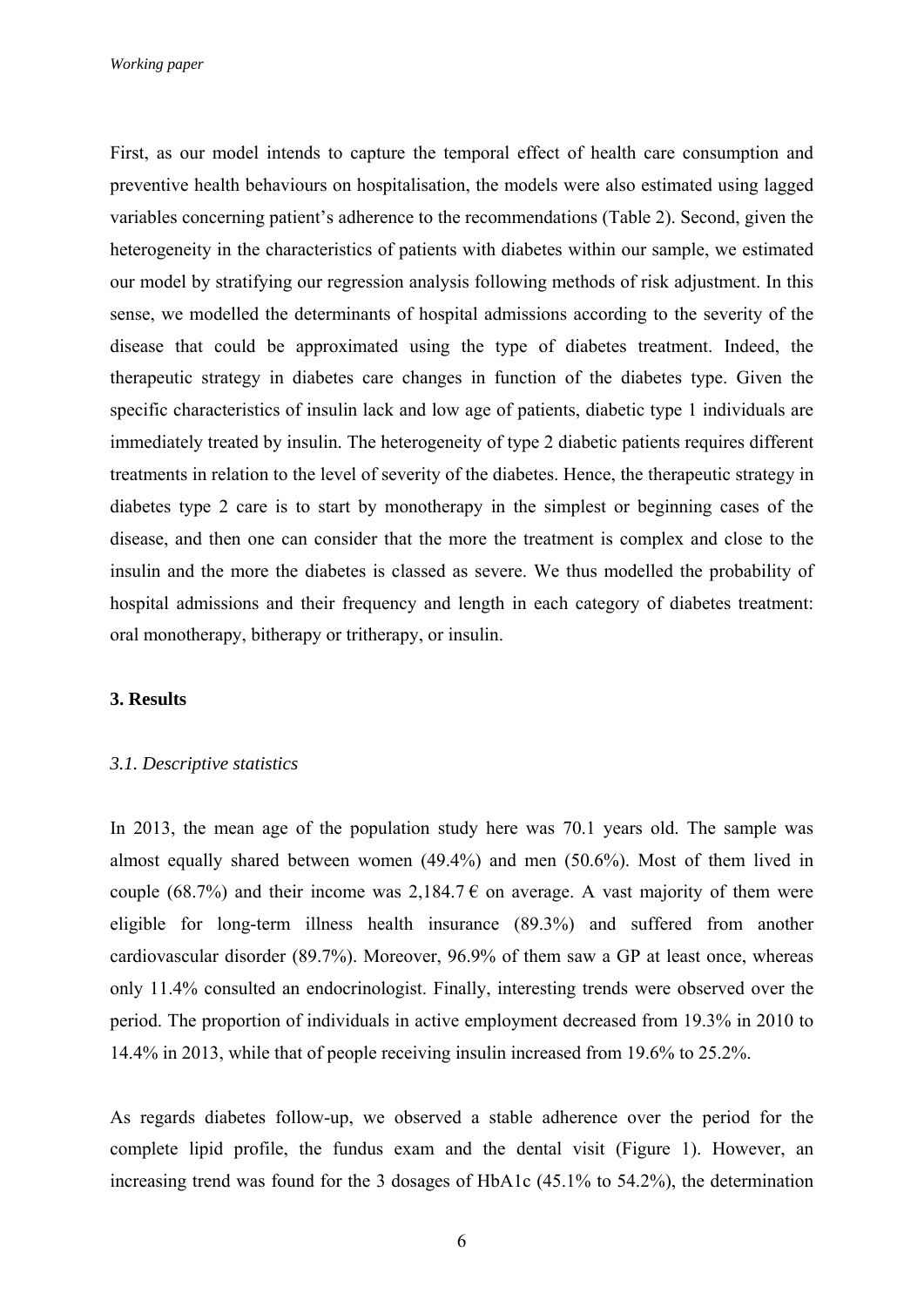of microalbuminuria (37.4% to 40.5%) and of serum creatinine (82.2% to 86.0%), and the flu vaccination (53.3% to 58.0%). Finally, no clear-cut trend was found for the ECG.

As regards hospitalisation, the probability of inpatient admission in our sample increased from 25.0% in 2010 to 27.8% in 2013 (Figure 2). For those hospitalised, the annual mean number of hospital stays raised from 1.8 to 2.1 over the period, while the average total amount of days in hospital per year increased from 17.4 to 21.3.

Finally, concerning macroeconomic variables, there were on average 173 physicians and 623 hospital beds per 100,000 inhabitants in a geographical area. One third of people with diabetes (34.7%) lived in big towns (at least 500,000 inhabitants), whereas another third (28.6%) were settled in a small urban or rural area (less than 50,000 inhabitants).

### *3.2. Panel model results*

In all the 3 models, the dependent variable was positively correlated with age, tritherapy or insulin treatment, chronic illness, GP consultation, density of hospital beds and urban concentration, while marital status and income were associated with lower levels of hospitalisation (Table 1). We observed that women had a lower probability of hospitalisation and fewer hospital admissions, however they were more likely to experience longer stays in hospital. Moreover, although consulting an endocrinologist had no significant effect on the odds of being hospitalised at least once in the year, it appeared to be associated with fewer admissions and fewer days in hospital per year.

Out of the 8 follow-up guidelines, 4 of them (quarterly dosage of HbA1c, complete lipid profile, microalbuminuria and influenza vaccination) turned out to be negatively correlated with all the measures of hospitalisation, whereas 2 of them (serum creatinine and ECG) were systematically positively associated. However, we found mixed results for the fundus exam and the dental visit.

## *3.3. Sensitivity analysis*

We lagged the variables corresponding to the recommendations and the results were almost the same for all the 3 measures of hospitalisation (Table 2). However, the 3 dosages of HbA1c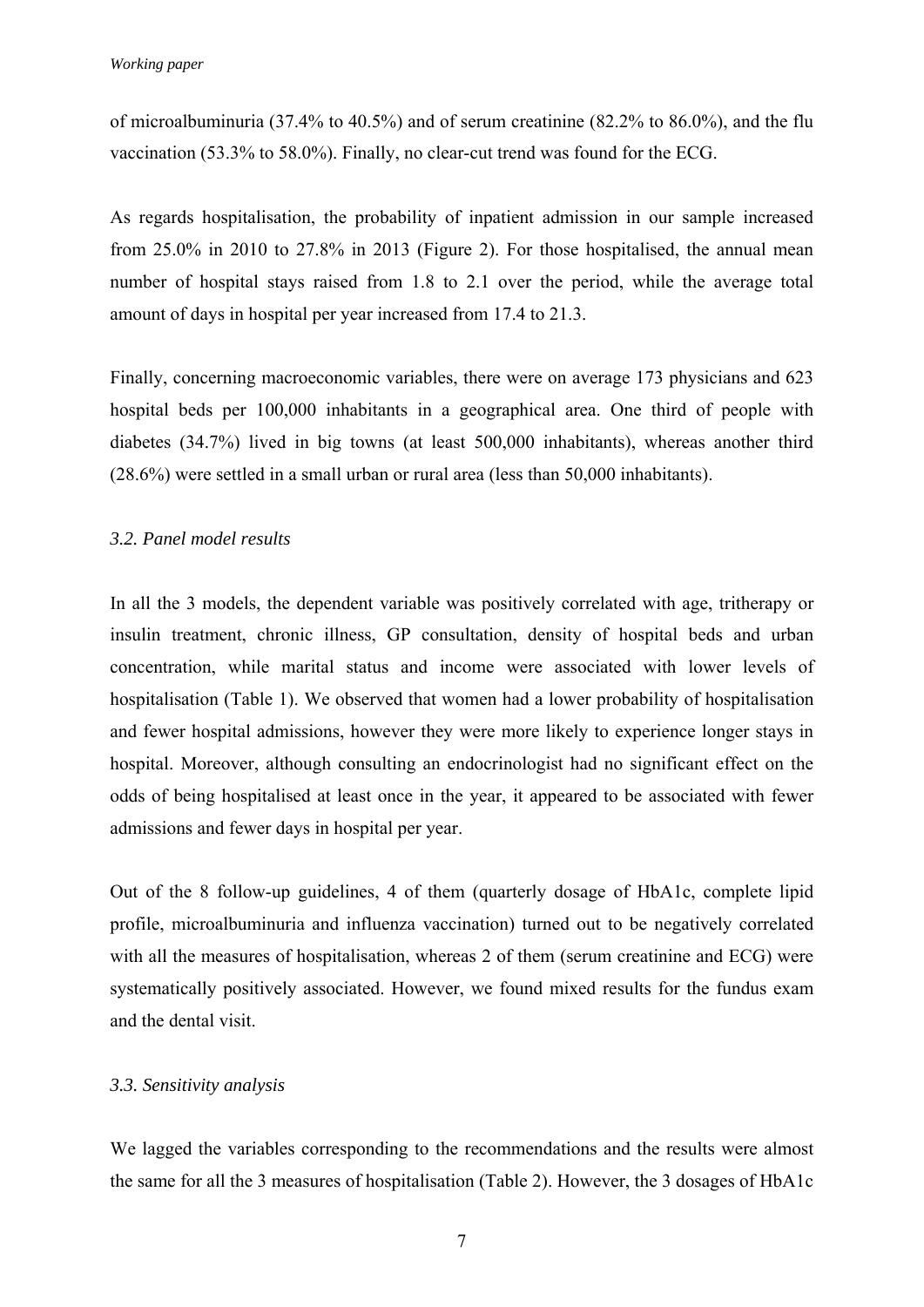and the influenza vaccination did no longer have a negative impact except for the annual number of hospital days. We then stratified the multivariate analysis according to diabetes severity. The results showed similar patterns, with the exception of the 3 dosages of HbA1c which kept its protective impact on the probability of being hospitalised only for the least severe cases.

### **4. Discussion**

The present study reveals that adherence to recommendations, such as quarterly dosages of glycated haemoglobin, complete lipid profile, determination of microalbuminuria and influenza vaccination, may be effective in preventing hospitalisation among people with diabetes. This finding is robust for any degree of disease severity, even the most complicated cases treated by insulin. However, concerning HbA1c, we observed a short-term preventive effect since its protective impact mostly disappears when the dosage is not realised in the current year. In addition, this study highlights the importance of certain patient's sociodemographic features. In particular, besides age and marital status, it reveals a strong income effect, with a lower risk of hospitalisation for the wealthier individuals.

This paper confirms the importance of optimum follow-up care for people with diabetes in preventing clinical complications that could lead to hospital admissions. Particularly, our results suggest that regular dosages of HbA1c and glycaemic control are essential to keep people with diabetes in relatively good health, and this for any level of diabetes severity. At first glance, the existence of a positive and significant correlation between some recommendations and the risk of hospitalisation may be surprising. On the one hand, the realisation of some examinations may reveal a certain degree of comorbidity or severity. Indeed, the protective impact of the determination of microalbuminuria and the opposite effect observed for serum creatinine could be explained by the fact that the latter may be interpreted as a sign of impaired renal function as microalbuminuria is generally no longer determined in patients experiencing renal failure. It is the same for the fundus exam. In fact, it is carried out annually only for the moderate to severe cases, the mild ones having their exam every two years only. On the other hand, some of the recommended examinations such as the ECG are systematically conducted for any stay at hospital.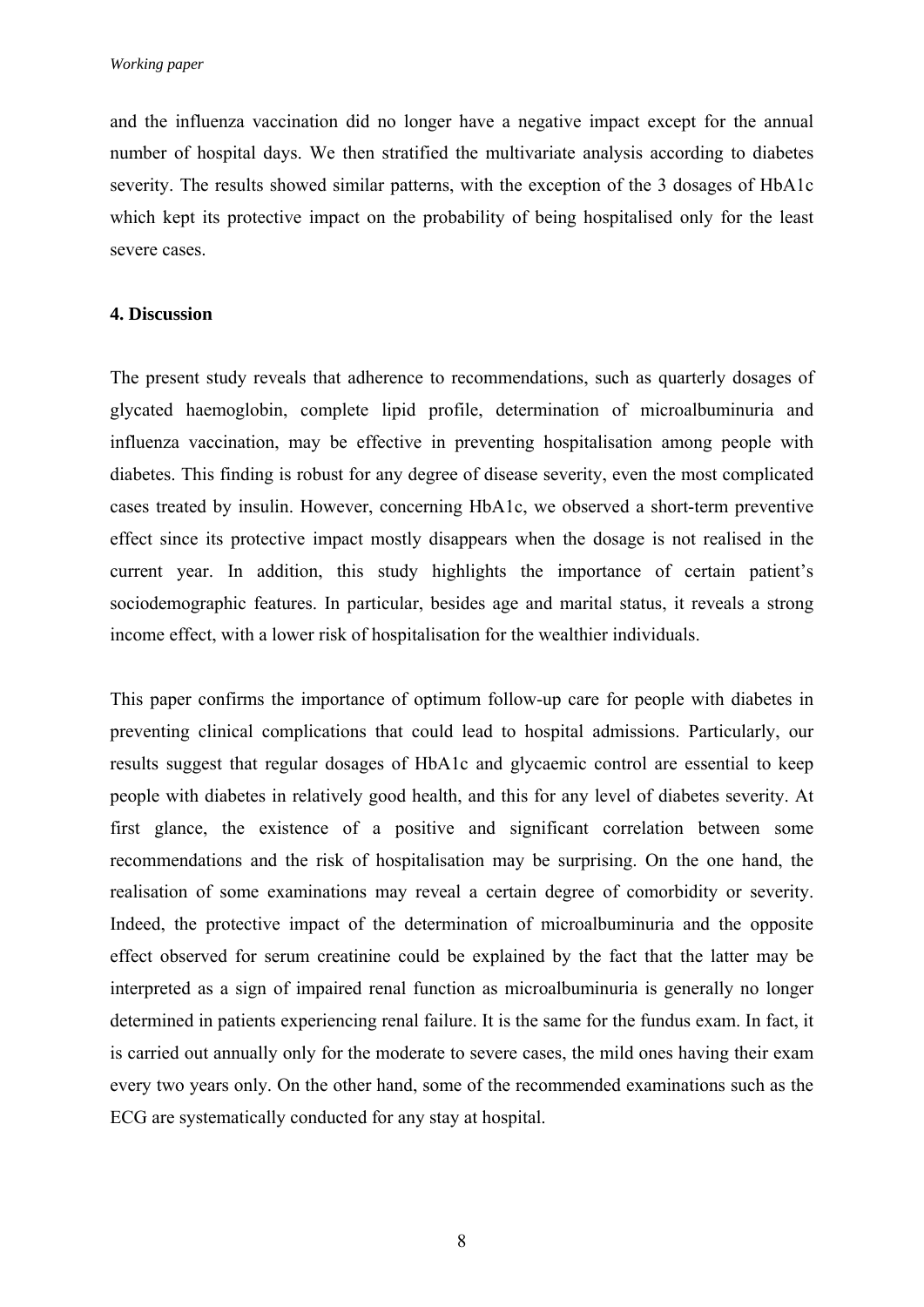Our results corroborate the well-documented effects of age and marital status on health and use of care. One striking finding concerning sociodemographic variables is the major role of income. The study of McCall et al (2004) has already highlighted a significant association between low socioeconomic status and higher hospital admission rate in people with diabetes. In addition, we found a positive association between GP visits and hospitalisation. However, recourse to GPs is frequent among chronically ill patients and all the more it is not specific of diabetes care. On the contrary, our findings show that consulting an endocrinologist is related to fewer days in hospital and this brings to mind the wide debate on inequalities of specialty health care access, notably due to increasing out-of-pocket costs in France.

By comparison, the ENTRED study undertook on French adults with diabetes reported similar factors associated with hospital admissions (Assogba et al 2013). They found that the probability of being hospitalised at least once in the year was relatively high in people with diabetes (31%) and increased essentially with higher age, financial difficulties, history of complications, inadequate glycaemic control and insulin therapy. Moreover, hospital patients benefited more often from long-term illness health insurance coverage. However, this study did not find any link between gender and hospital admission.

The issue raised here concerning the need for better follow-up care refers to the vast literature on pay-for-performance. Recent studies have demonstrated that financial incentives for quality in primary care may improve diabetes follow-up (Scott et al 2009) and reduce inpatient admissions (Chen et al 2010, Fiorentini et al 2011, Iezzi et al 2014, Lee et al 2010, Lippi Bruni et al 2009).

Overall, our findings must be interpreted with recognition of several limitations. Firstly, we had no information on the cause of hospital admission, in particular we did not know if people with diabetes were hospitalised to undergo comprehensive health checkup. In addition, people with diabetes that were hospitalised were probably more likely to undertake the recommended examinations, with the exceptions of the fundus exam and the dental visit, as these are generally systematically realised in people with diabetes for any cause of hospitalisation. However, we used 3 different measures for hospitalisation, and notably the 2 variables approaching the frequency allow us to tackle this endogeneity problem and to bypass the potential associated bias. Secondly, some exams carried out in public hospitals may not be visible in our dataset. Thirdly, since we tracked information on patients with diabetes using

9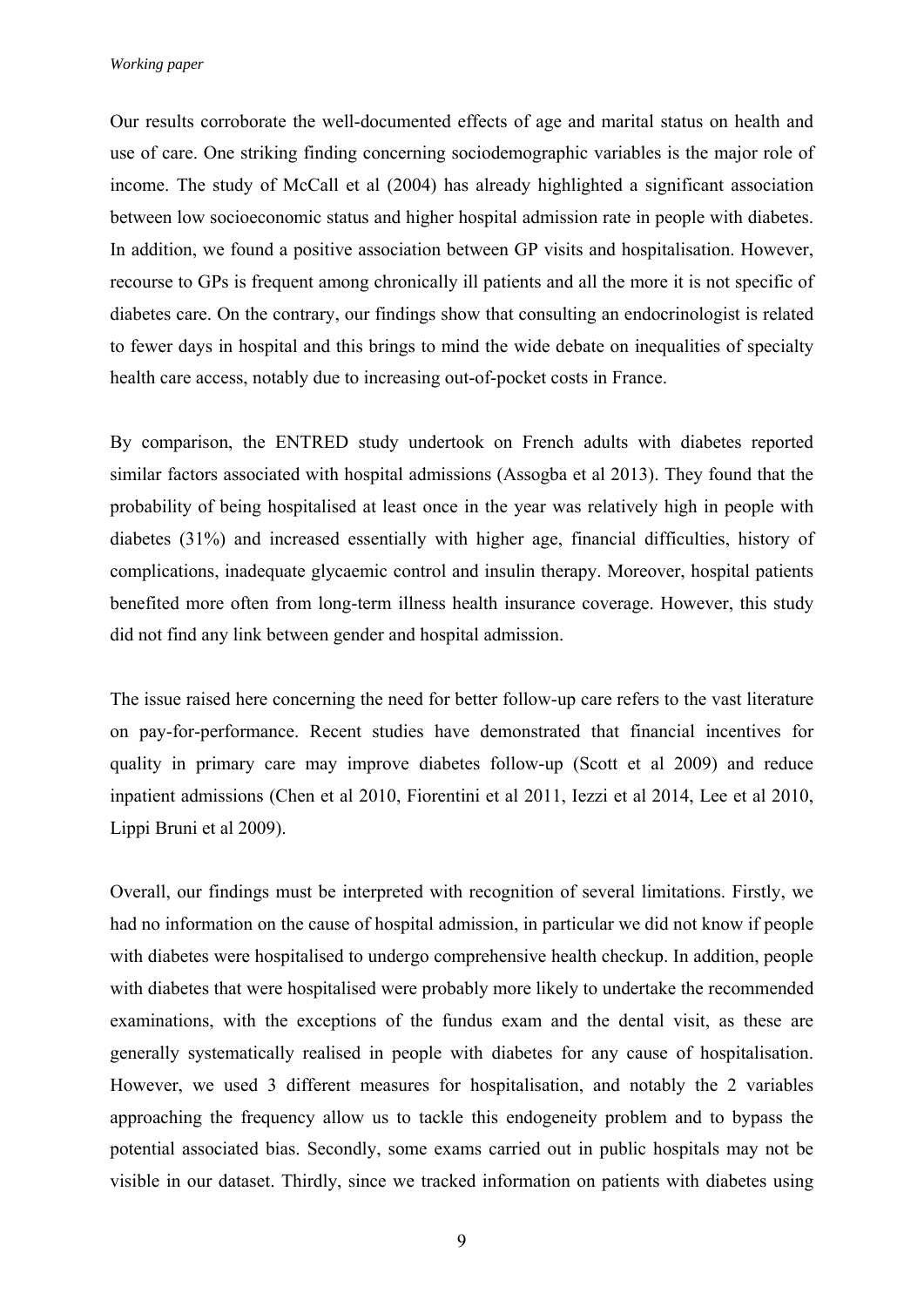their prescription claims, this may create a selection bias when estimating demand parameters. Indeed, our population of patients with diabetes is restricted to those under treatment and may thus be more likely to consume health care services than patients who are not prescribed medication for their diabetes. Fourthly, the impact of adherence to follow-up guidelines on hospitalisation may be overestimated in our models since compliant individuals may intrinsically have a lower probability of being admitted to hospital due to certain unobserved characteristics related to better health behaviours (i.e., balanced diet, physical activity, etc.). In addition, it is possible that compliant individuals may be more likely to benefit from better medical care and to have a higher probability of being prescribed the recommended exams. Finally, given that we do not have explicit information on general health status, in particular the diabetes type and age at onset, some of the variables evaluated represent proxies for unmeasurable drivers of individual demand for health care, and this may possibly result in an omitted variable bias. In particular, diseases were identified using reimbursement claims for specific pharmaceuticals or medical procedures.

### **5. Conclusion**

Outpatient care plays an essential role in preventing complications related to chronic conditions. For diabetes, this is all the more a fundamental aspect in the current context of growing prevalence and associated costs. Financial incentives for primary care practitioners may be a means of achieving better quality of follow-up care. However, patient compliance is determinant and efforts should, consequently, be made in parallel to provide therapeutic education that could lead to a better patient's comprehension of diabetes care.

### Acknowledgements

This project was financed by the MGEN Foundation for Public Health. We would like to thank Marie-Hélène Jeanneret-Crettez, Pauline Chauvin and Pascal Lapie-Legouis for their contributions to the inception of this project. We wish to thank particularly Fabien Gilbert for giving so much help in building the dataset. We are also thankful to Thomas Barnay from the University of Rouen and Nicolas Sirven from the University of Paris Descartes for their helpful comments and discussions regarding the econometric modelling implemented in this project.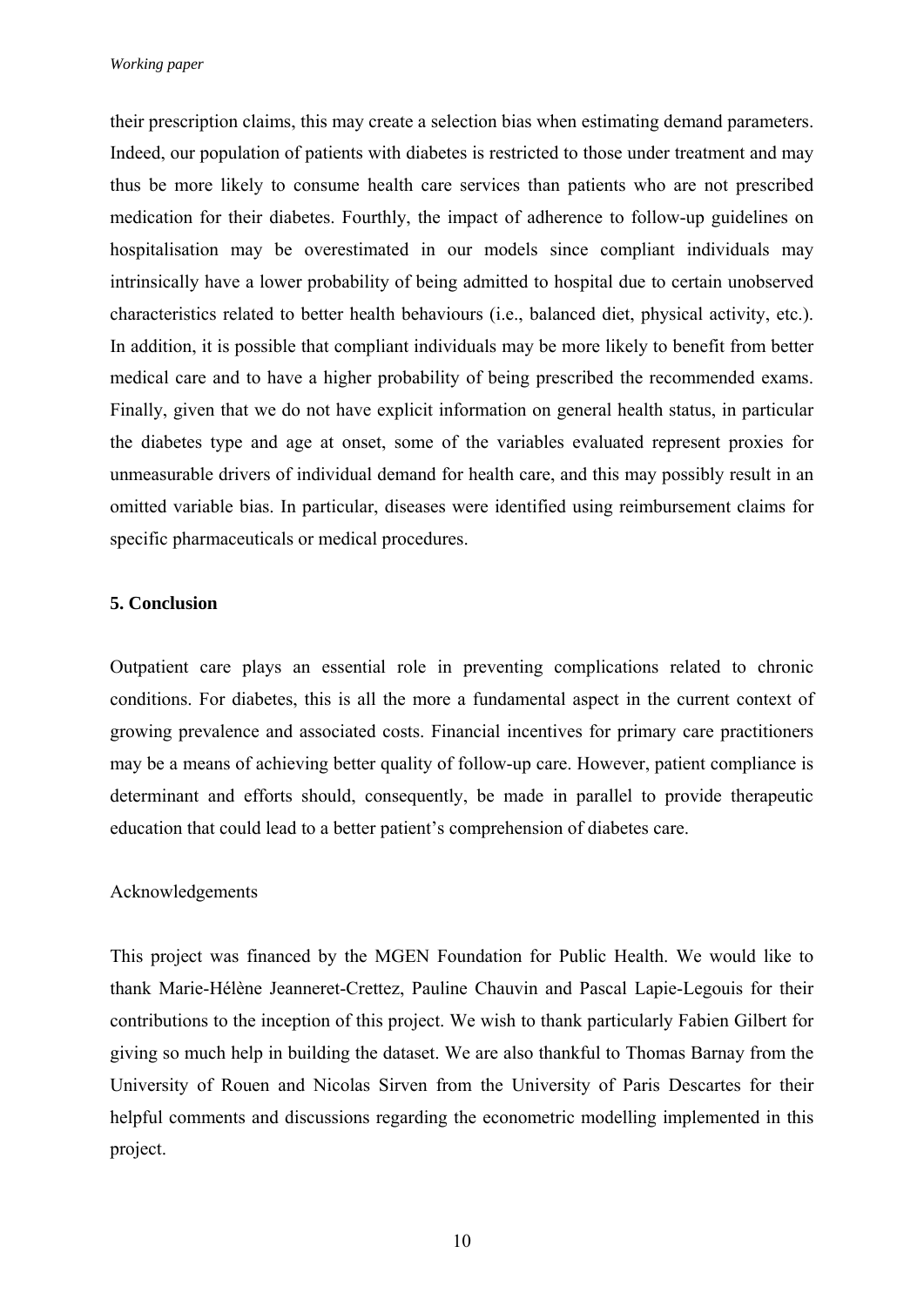### **6. References**

Anderson M, Dobkin C, Gross T (2012). The effect of health insurance coverage on the use of medical services. American Economic Journal: Economic Policy; 4: 1-27.

Assogba FAG, Penfornis F, Detournay B, Lecomte P, Bourdel-Marchasson I, Druet C, Weill A, Fagot-Campagna A, Fosse-Edorh S (2013). Facteurs associés à l'hospitalisation des personnes diabétiques adultes en France. Entred 2007. Bulletin Épidémiologique Hebdomadaire; 37-38: 454-63.

Bhattacharyya SK, Else BA (1999). Medical costs of managed care in patients with type 2 diabetes mellitus. Clinical Therapy; 21: 2131-42.

Bottle A, Millett C, Xie Y, Saxena S, Wachter R, Majeed A (2008). Quality of primary care and hospital admissions for diabetes mellitus in England. Journal of Ambulatory Care Management; 31: 226–38.

Chen JY, Tian H, Taira JD, Hodges KA, Brand JC, Chung RS, Legorreta AP (2010). The effect of a PPO pay-for-performance program on patients with diabetes. The American Journal of Managed Care; 16: e11-e19.

Clarke P, Leal J, Kelman C, Smith M, Colagiuri S (2008). Estimating the cost of complications of diabetes in Australia using administrative health-care data. Value Health; 11: 199-206.

Clemens J, Gottlieb JD (2014). Do Physicians' Financial Incentives Affect Medical Treatment and Patient Health? American Economic Review; 104: 1320–1349.

Downing A, Rudge G, Cheng Y, Tu YK, Keen J, Gilthorpe MS (2007). Do the UK government's new Quality and Outcomes Framework (QOF) scores adequately measure primary care performance? A cross-sectional survey of routine healthcare data. BMC Health Services Research; 7: 166.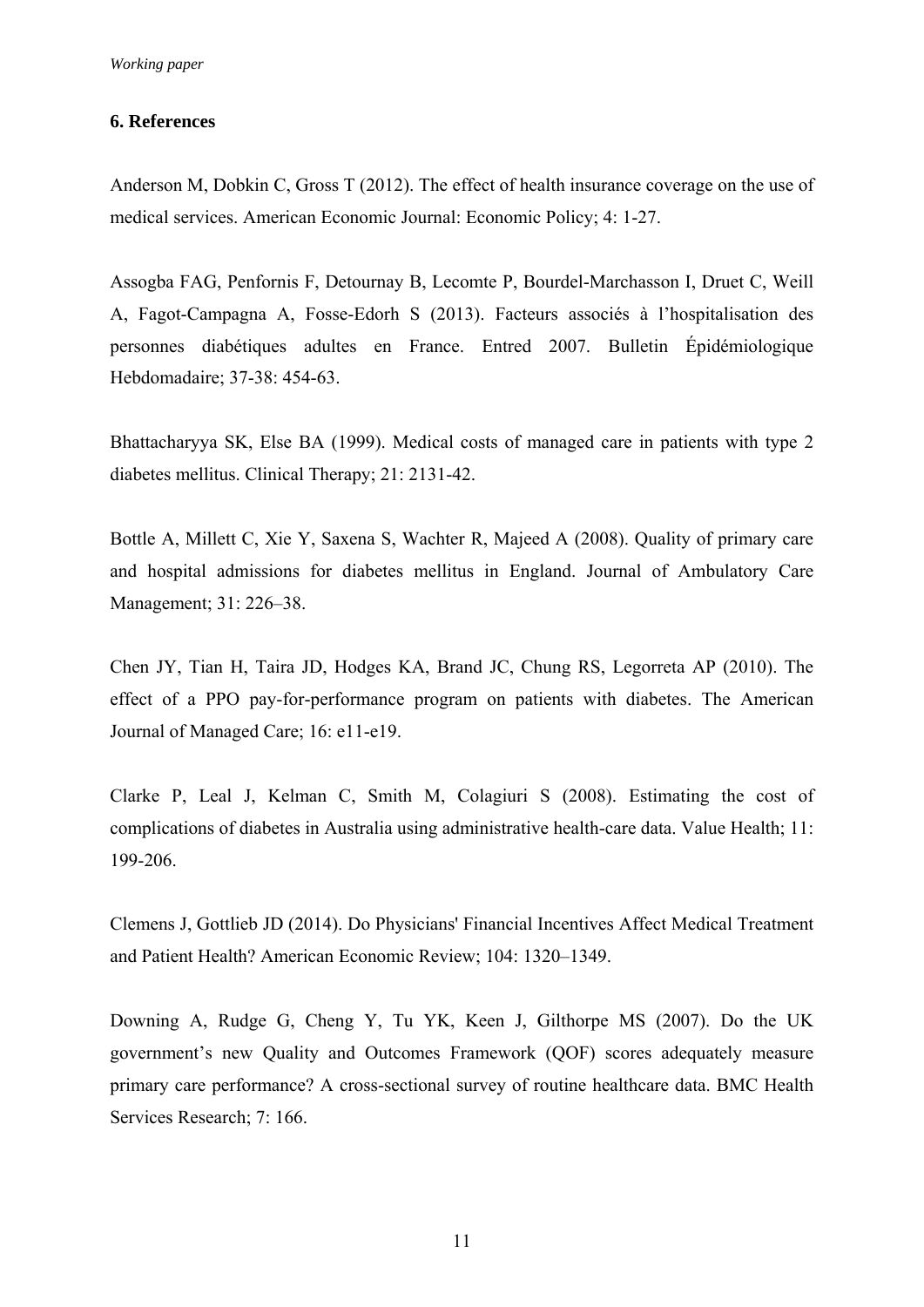Dusheiko M, Doran T, Gravelle H, Fullwood C, Roland M (2011). Does higher quality of diabetes management in family practice reduce unplanned hospital admissions? Health Services Research; 46: 27–46.

Eco-Santé. http://www.ecosante.fr/ (2015). Accessed 18 May 2015

Epstein AM, Stern RS, Weissman JS (1990). Do the poor cost more? A multihospital study of patients' socioeconomic status and use of hospital resources. New England Journal of Medicine; 322: 1122–8.

Fiorentini G, Iezzi E, Lippi Bruni M, Ugolini C (2011). Incentives in primary care and their impact on potentially avoidable hospital admissions. European Journal of Health Economics; 12: 297-309.

Harrison MJ, Dusheiko M, Sutton M, Gravelle H, Doran T, Roland M (2014). Effect of a national primary care pay for performance scheme on emergency hospital admissions for ambulatory care sensitive conditions: controlled longitudinal study. BMJ; 346: g6423.

Heaton PC, Tundia NL, Luder HR (2013). U.S. emergency department visits resulting from poor medication adherence: 2005-07. Journal of the American Pharmacists Association; 53: 513-9.

Iezzi E, Lippi Bruni M, Ugolini C (2014). The role of GP's compensation schemes in diabetes care: Evidencefrom panel data. Journal of Health Economics; 34: 104-120.

INSEE. http://www.insee.fr/ (2013). Accessed 17 December 2013

Kaestner R, Lo Sasso A (2014). Does seeing the doctor more often keep you out of the hospital? Journal of Health Economics; 39: 259-72.

Lee T, Cheng S, Chen C, Lai M (2010). A pay-for-performance program for diabetes care in Taiwan: a preliminary assessment. American Journal of Managed Care; 16: 65–69.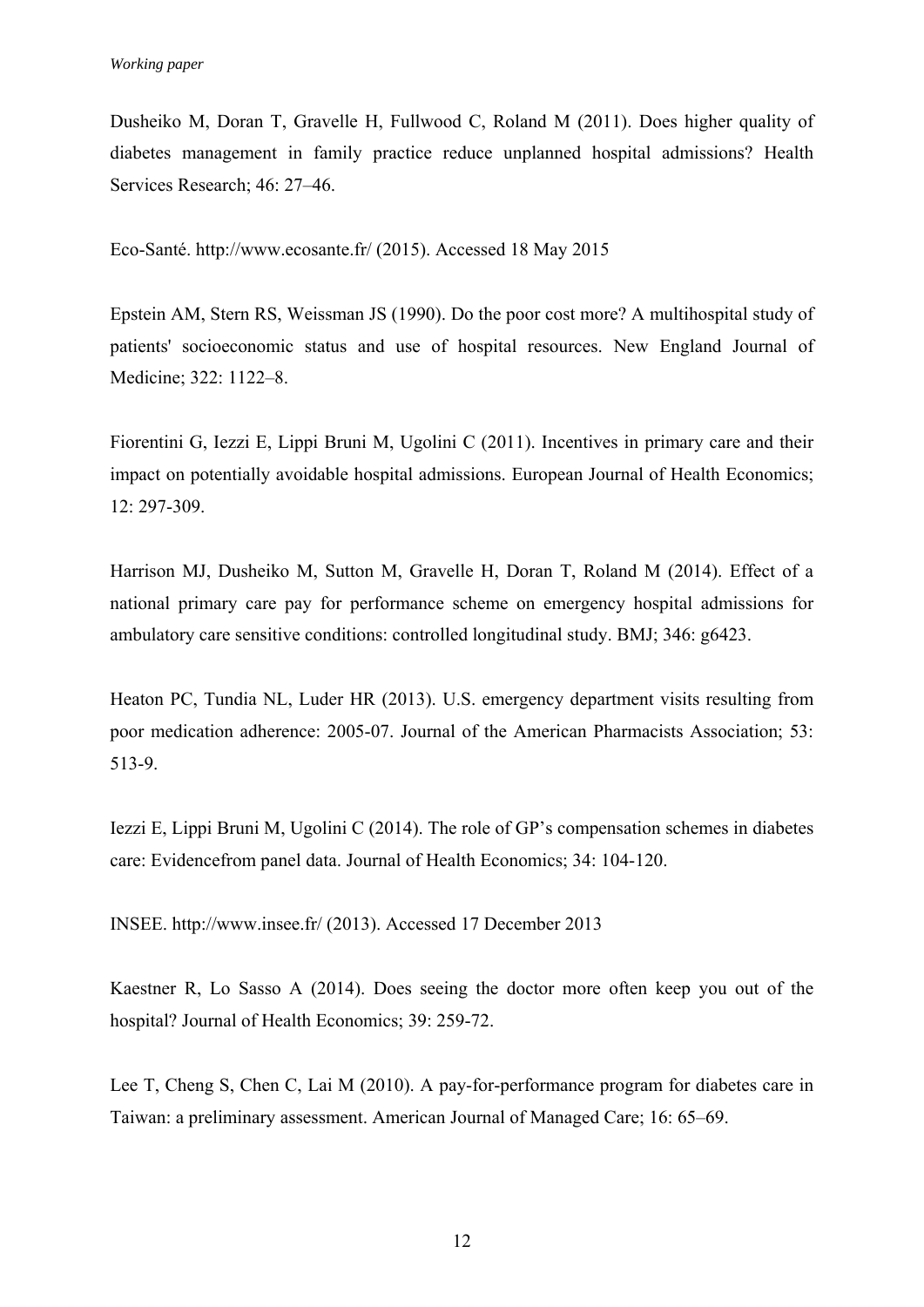Lippi Bruni M, Nobilio L, Ugolini C (2009). Economic incentives in general practice: the impact of pay for participation and pay for compliance programs on diabetes care. Health Policy; 90: 140-8.

Malcolm JC, Liddy C, Rowan M, Maranger J, Keely E, Harrison C, Brez S, Izzi S, Teik CO (2008). Transition of patients with type 2 diabetes from specialist to primary care: a survey of primary care physicians on the usefulness of tools for transition. Canadian Journal of Diabetes; 32: 37-45.

McCall DT, Sauaia A, Hamman RF, Reusch JE, Barton P (2004). Are low-income elderly patients at risk for poor diabetes care? Diabetes Care; 27: 1060-5.

Newhouse J (1993). Free for all? Lessons from the RAND Health Insurance Experiment. Cambridge, MA: Harvard University Press.

Saxena S, George J, Barber J, Fitzpatrick J, Majeed A (2006). Association of population and practice factors with potentially avoidable admission rates for chronic diseases in London: cross sectional analysis. Journal of the Royal Society of Medicine; 99: 81–9.

Scott A, Schurer S, Jensen PH, Sivey P (2009). The effects of an incentive program on quality of care in diabetes management. Health Economics; 18: 1091-1108.

Sundmacher L, Kopetsch T (2015). The impact of office-based care on hospitalizations for ambulatory care sensitive conditions. European Journal of Health Economics; 16: 365-375.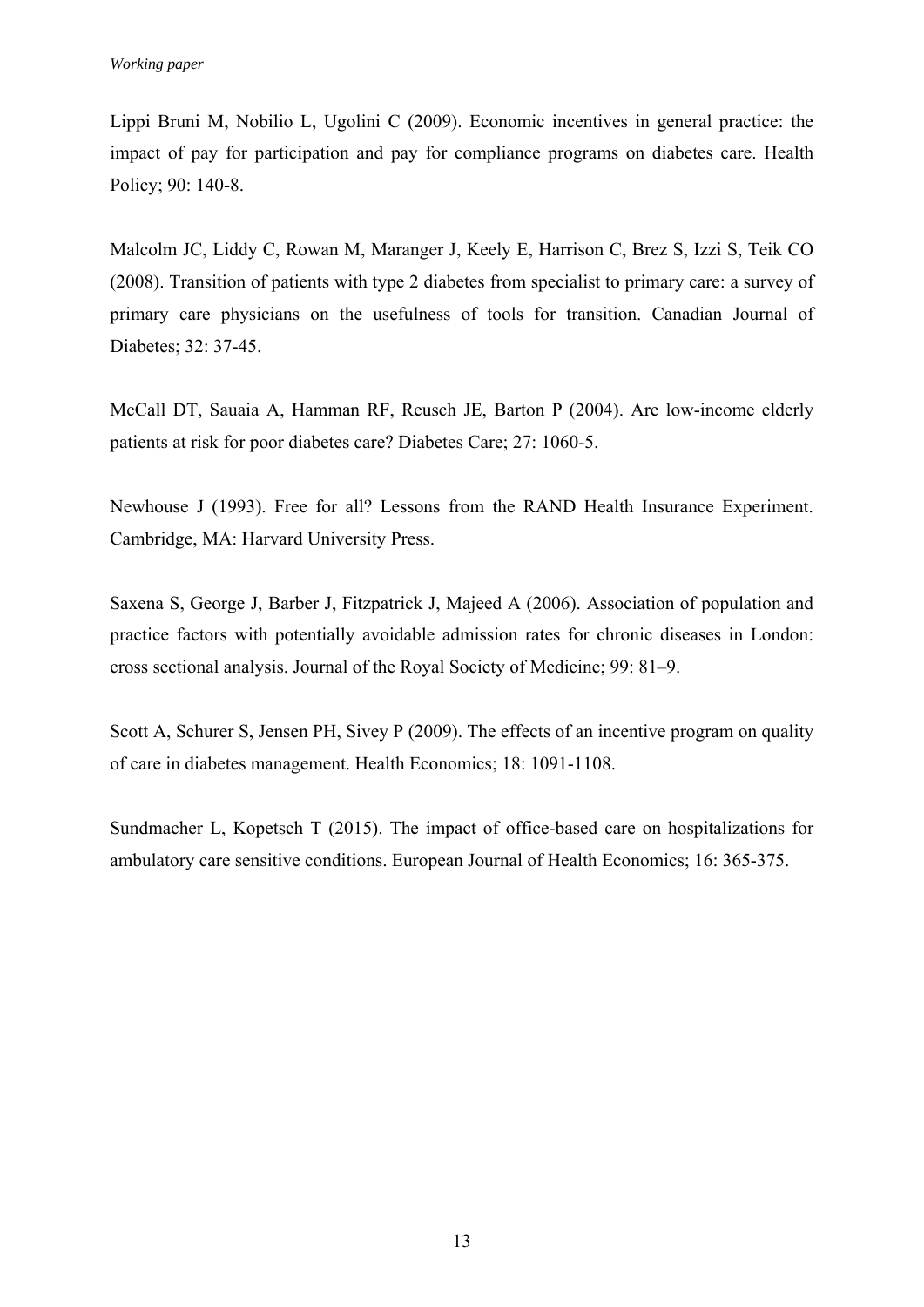Figure 1. Evolution of the proportion of people with diabetes who followed each recommendation during the year between the years 2010 and 2013

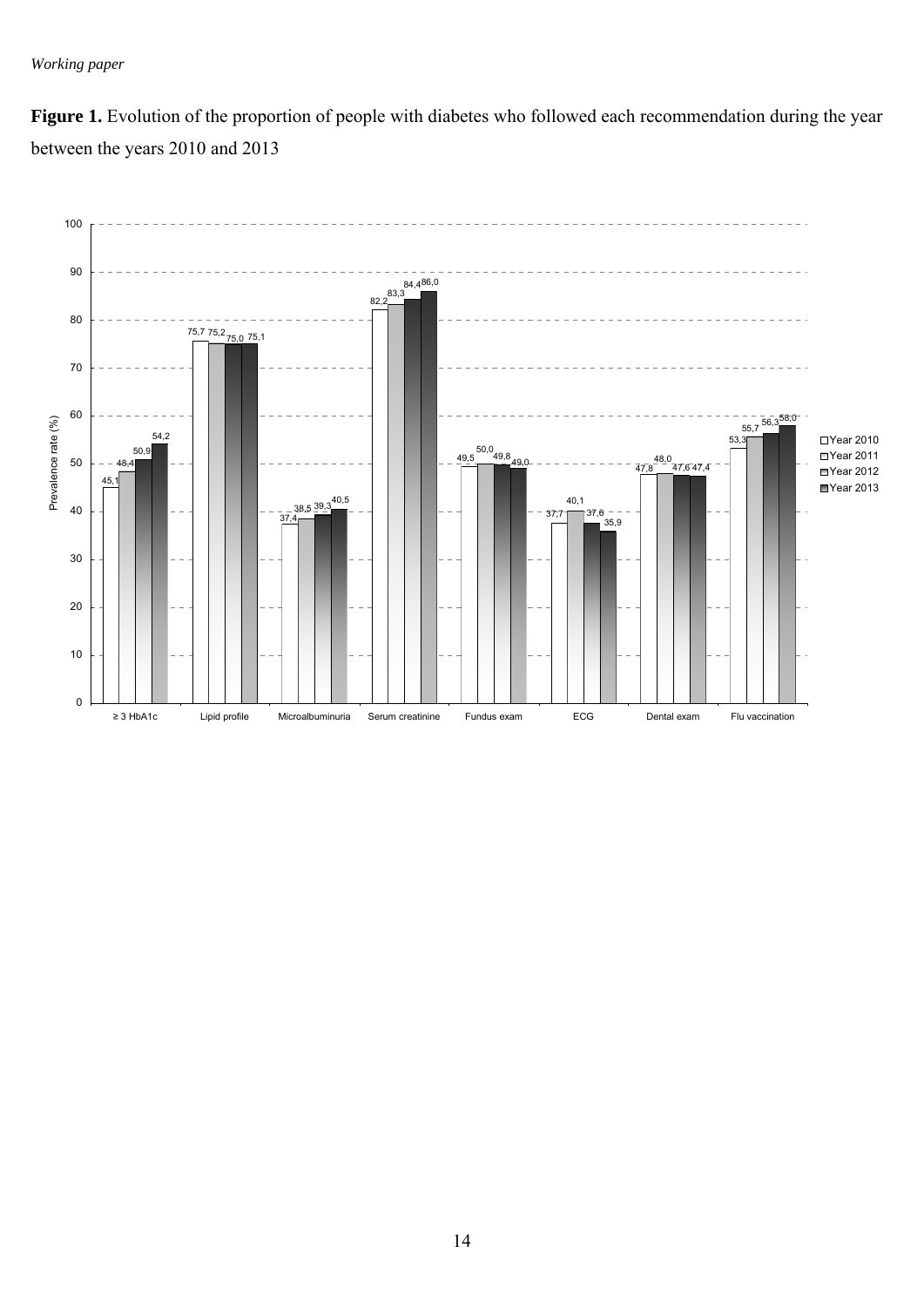**Figure 2.** Evolution of the proportion of people with diabetes with at least one hospital admission during the year and of the annual mean number of hospital admissions and of inpatient days in those hospitalised between the years 2010 and 2013

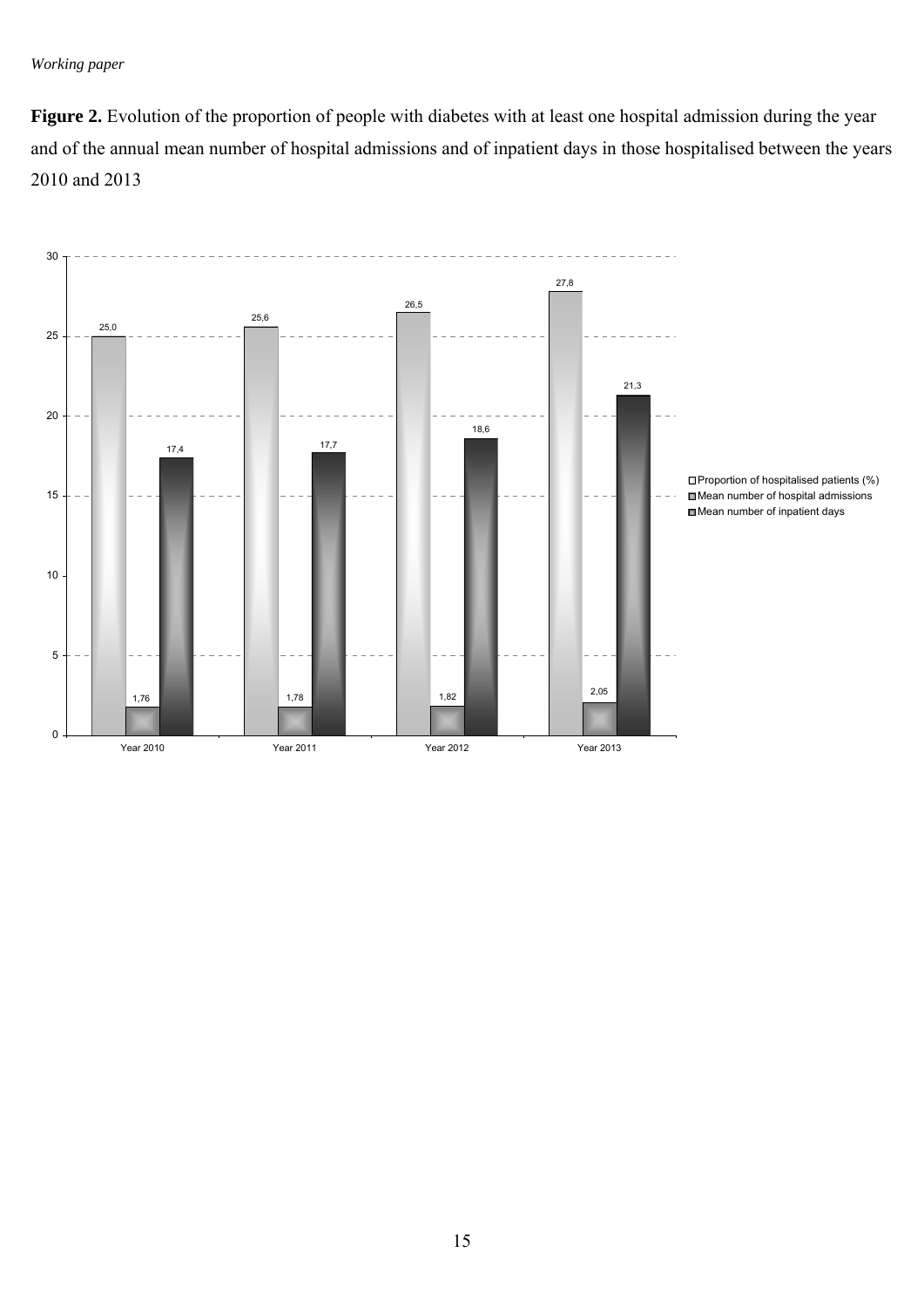$\overline{a}$ 

### **Table 1. Panel data models estimating the risk of hospital admission**

| <b>Explanatory variables</b>                    | Model 1<br>$N = 52027$ |              | <b>Model 2</b><br>$N = 52027$ |       | <b>Model 3</b><br>$N = 52027$ |       |
|-------------------------------------------------|------------------------|--------------|-------------------------------|-------|-------------------------------|-------|
| Sociodemographic                                |                        |              |                               |       |                               |       |
| Age                                             | 0.006                  | ***          | 0.010                         | ***   | 0.020                         | ***   |
|                                                 | (0.001)                | $\star\star$ | (0.001)                       | ***   | (0.001)                       | ***   |
| Woman                                           | $-0.025$<br>(0.008)    |              | $-0.070$<br>(0.008)           |       | 0.055<br>(0.003)              |       |
| Married                                         | $-0.058$               | ***          | $-0.150$                      | ***   | $-0.378$                      | ***   |
| Employed                                        | (0.008)<br>0.004       |              | (0.008)<br>$-0.074$           | ***   | (0.002)<br>$-0.154$           | ***   |
|                                                 | (0.013)                |              | (0.015)                       |       | (0.005)                       |       |
| Income                                          | $-0.028$<br>(0.004)    | ***          | $-0.044$<br>(0.004)           | ***   | $-0.082$<br>(0.001)           | $***$ |
|                                                 |                        |              |                               |       |                               |       |
| <b>Diabetes treatment</b><br>Oral monotherapy   | 0.000                  |              | 0.000                         |       | 0.000                         |       |
|                                                 |                        |              |                               |       |                               |       |
| Oral bitherapy                                  | $-0.002$<br>(0.009)    |              | 0.010<br>(0.010)              |       | 0.051<br>(0.003)              | ***   |
| Oral tritherapy                                 | 0.035                  | $***$        | 0.067                         | ***   | 0.072                         | ***   |
|                                                 | (0.011)                | ***          | (0.012)                       | ***   | (0.004)                       | ***   |
| Insulin                                         | 0.420<br>(0.010)       |              | 0.655<br>(0.010)              |       | 0.831<br>(0.003)              |       |
| <b>General health status</b>                    |                        |              |                               |       |                               |       |
| Long term illness                               | 0.157                  | ***          | 0.362                         | ***   | 0.537                         | ***   |
|                                                 | (0.011)                | $***$        | (0.014)                       | ***   | (0.005)                       | ***   |
| Other cardiovascular pathology                  | 0.094<br>(0.012)       |              | 0.209<br>(0.014)              |       | 0.272<br>(0.005)              |       |
| Medical follow-up                               |                        |              |                               |       |                               |       |
| At least one GP visit                           | 0.134                  | ***          | 0.170                         | ***   | 0.110                         | ***   |
| At least one endocrinologist visit              | (0.020)<br>0.034       | $* *$        | (0.023)<br>$-0.020$           |       | (0.007)<br>$-0.054$           | ***   |
|                                                 | (0.011)                |              | (0.011)                       |       | (0.004)                       |       |
| <b>Annual follow-up recommendations</b>         |                        |              |                               |       |                               |       |
| $\geq$ 3 determinations of glycated haemoglobin | $-0.018$               | $* *$        | $-0.092$                      | ***   | $-0.225$                      | ***   |
| Complete lipid profile                          | (0.007)<br>$-0.173$    | ***          | (0.007)<br>$-0.309$           | ***   | (0.002)<br>$-0.408$           | ***   |
|                                                 | (0.008)                |              | (0.008)                       |       | (0.002)                       |       |
| Determination of microalbuminuria               | $-0.101$<br>(0.007)    | ***          | $-0.196$<br>(0.007)           | ***   | $-0.293$<br>(0.002)           | ***   |
| Determination of serum creatinine               | 0.339                  | $***$        | 0.625                         | ***   | 0.777                         | ***   |
|                                                 | (0.010)                | ***          | (0.012)                       | ***   | (0.004)                       | ***   |
| Fundus exam                                     | 0.083<br>(0.006)       |              | 0.033<br>(0.007)              |       | $-0.214$<br>(0.002)           |       |
| Electrocardiogram                               | 0.485                  | ***          | 0.664                         | ***   | 0.722                         | $***$ |
| Dental exam                                     | (0.006)<br>0.024       | ***          | (0.007)<br>$-0.018$           | **    | (0.002)<br>$-0.054$           | $***$ |
|                                                 | (0.006)                |              | (0.007)                       |       | (0.002)                       |       |
| Seasonal influenza vaccination                  | $-0.015$<br>(0.007)    | $\ast$       | $-0.122$<br>(0.008)           | ***   | $-0.261$<br>(0.002)           | $***$ |
| Macroeconomic                                   |                        |              |                               |       |                               |       |
| Density of physicians                           | $-0.001$               |              | $-0.001$                      |       | $-0.001$                      | ***   |
|                                                 | (0.001)                | ***          | (0.001)                       | ***   | (0.001)                       | ***   |
| Density of hospital beds                        | 0.001<br>(0.001)       |              | 0.001<br>(0.001)              |       | 0.001<br>(0.001)              |       |
| Location in a rural area                        | 0.000                  |              | 0.000                         |       | 0.000                         |       |
| Location in a middle-sized town                 | 0.018                  | ¥            | 0.036                         | ***   | 0.065                         | ***   |
|                                                 | (0.009)                | ***          | (0.010)                       | ***   | (0.003)                       | ***   |
| Location in a large town                        | 0.054<br>(0.010)       |              | 0.111<br>(0.011)              |       | 0.161<br>(0.003)              |       |
| Prevalence of diabetes                          | $-0.016$               | $* *$        | $-0.032$                      | ***   | $-0.064$                      | $***$ |
| $Y_{2011}$                                      | (0.005)<br>$-0.010$    |              | (0.005)<br>$-0.008$           |       | (0.001)<br>$-0.010$           | ***   |
|                                                 | (0.008)                |              | (0.008)                       |       | (0.003)                       |       |
| $Y_{2012}$                                      | 0.012                  |              | 0.029                         | $***$ | 0.044                         | ***   |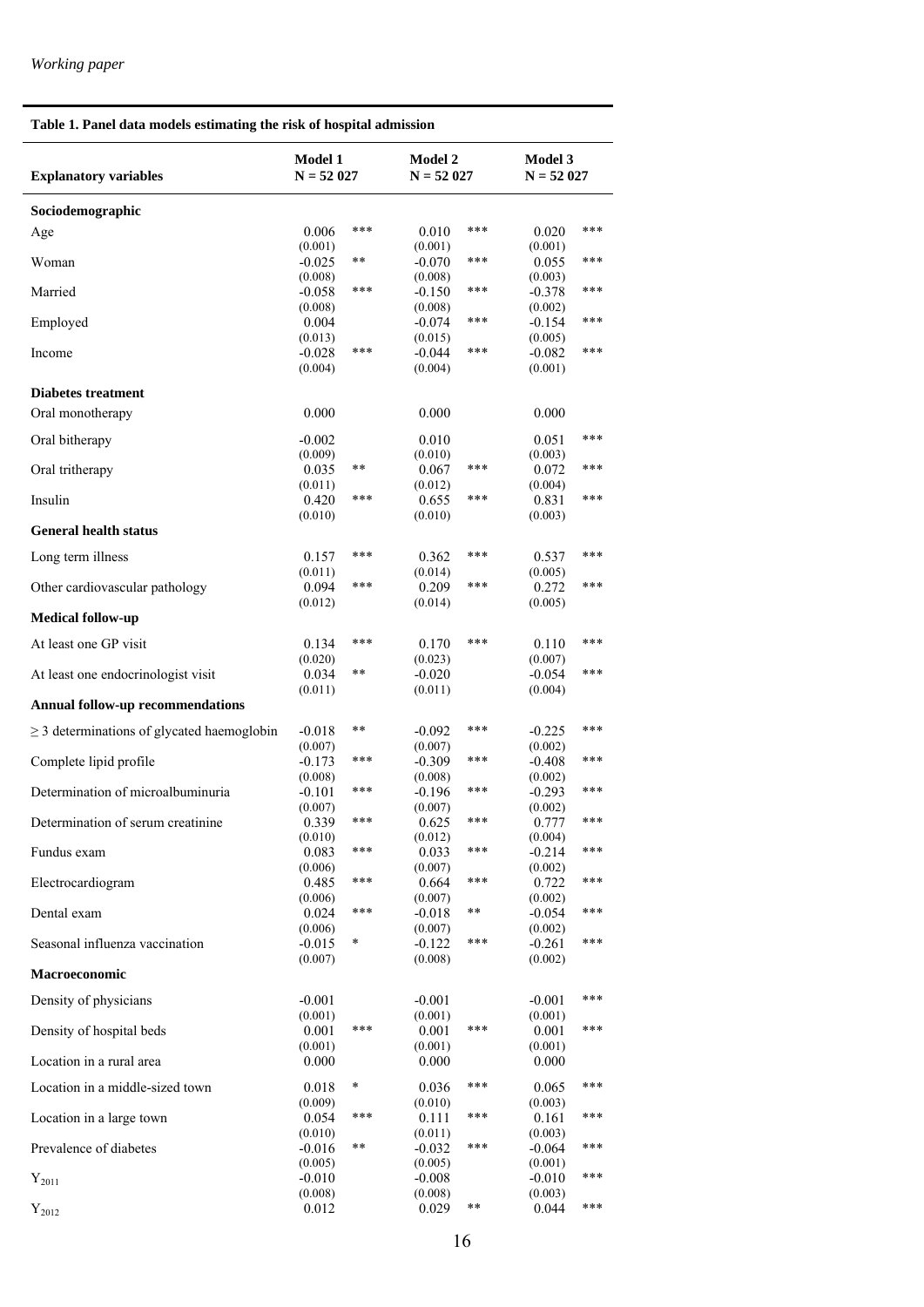| Working paper | (0.008)                        |       | (0.009)                        |     | (0.003)                        |       |
|---------------|--------------------------------|-------|--------------------------------|-----|--------------------------------|-------|
| $Y_{2013}$    | 0.045                          | $***$ | 0.178                          | *** | 0.195                          | $***$ |
| Constant      | (0.008)<br>$-1.778$<br>(0.050) | $***$ | (0.008)<br>$-2.651$<br>(0.055) | *** | (0.003)<br>$-0.923$<br>(0.017) | $***$ |

Model 1 is a population-averaged probit model estimating the probability of hospital admission in the year t. Models 2 and 3 are population-averaged Poisson models considering as dependent variable the number of hospital stays and the total amount of days in hospital in the year t, respectively. All models consider as independent variables the characteristics listed above.  $* p < 0.05$ ,  $** p <$ 0.01, \*\*\*  $p < 0.001$